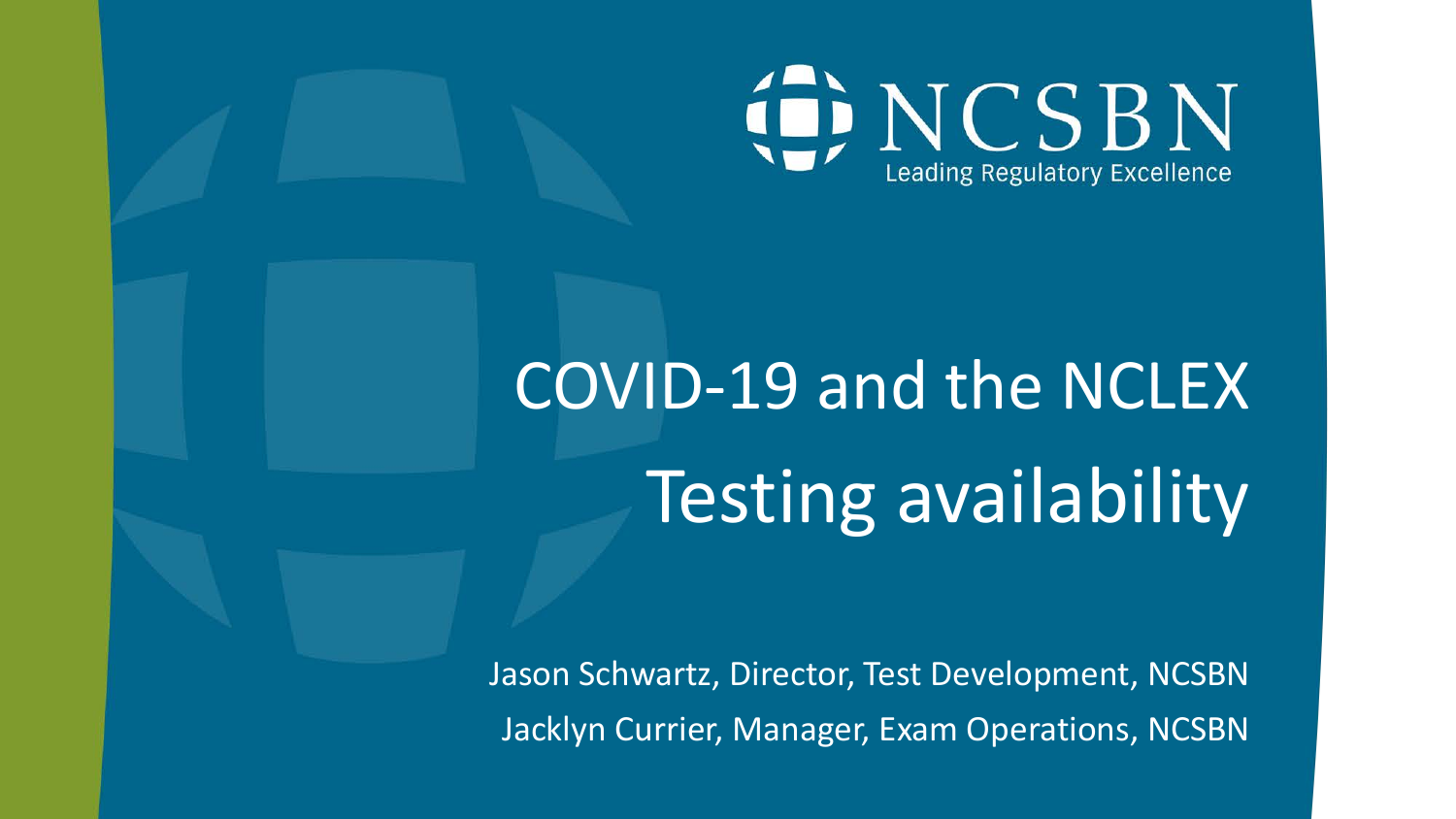#### Welcome and introductions



Jason A. Schwartz Director, Test Development, NCSBN



Jacklyn Currier Manager, Exam Operations, NCSBN

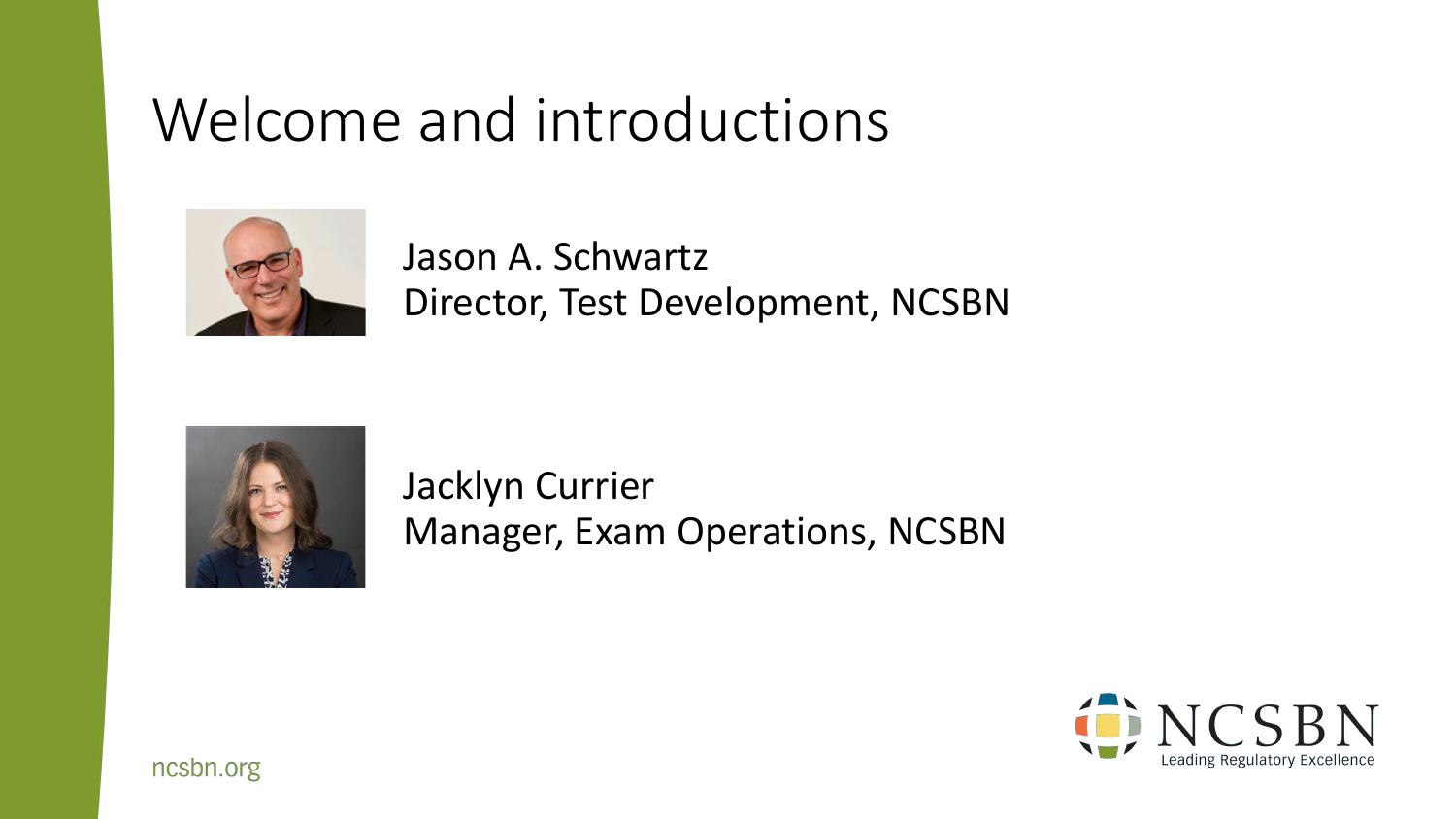#### Overview

- NCSBN testing responses to COVID-19
	- Focus on health and safety
	- Efforts to restore testing capacity
	- Some very positive results
- Key tips for candidates
- Questions and follow-up
	- Please use the WebEx "Q & A" panel to enter questions
	- Jacklyn will respond to some via chat during the presentation
	- Jacklyn/Jason will respond to others "live" at the end of the presentation
	- You will also be able to email us afterward

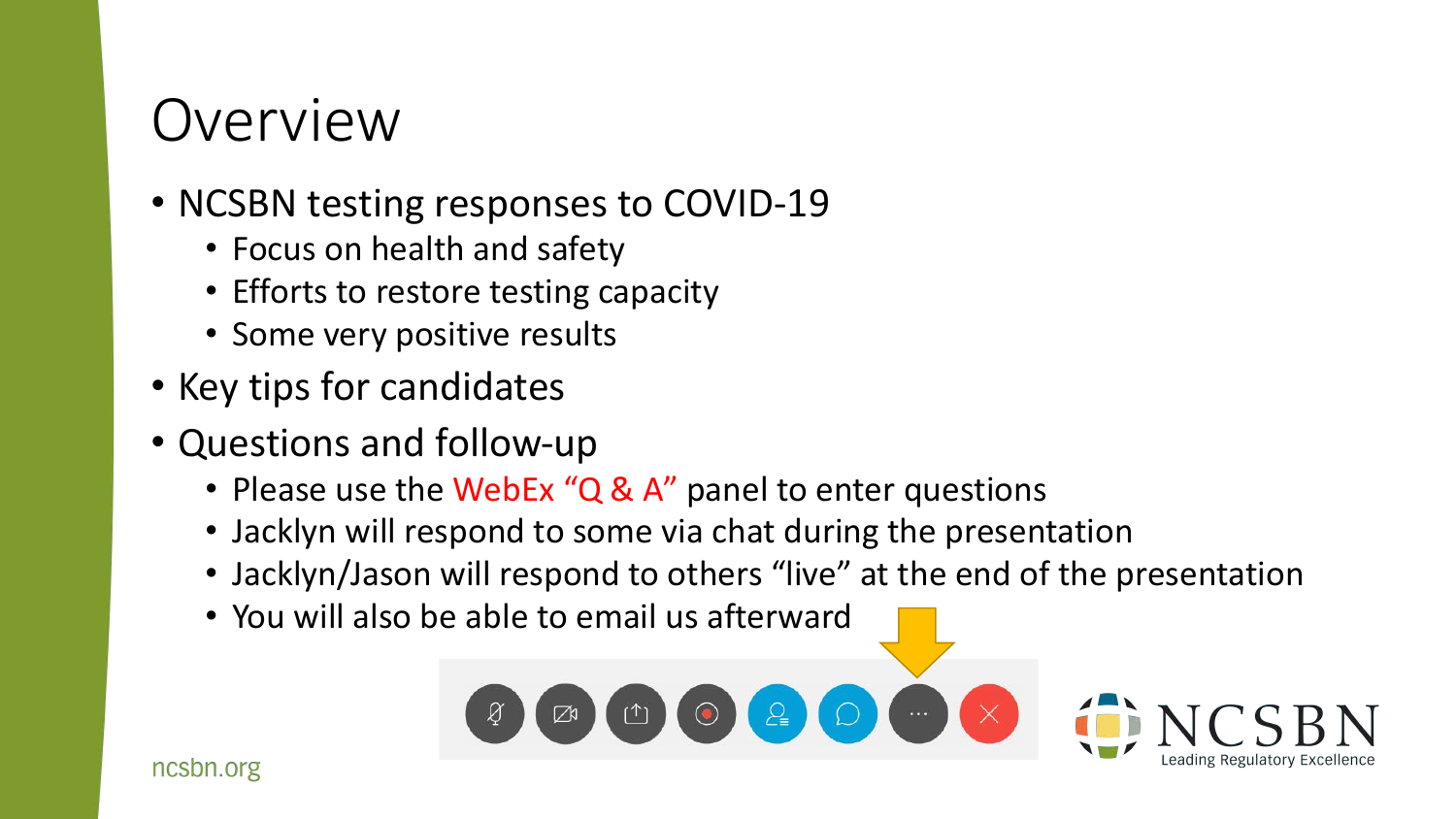# Early response to COVID-19

- Focus on public protection
- Closing of all U.S. and Canadian testing centers (March 16-24)
- Reductions to exam length (March 25 thru at least Sept 30)
- Limited reopening of testing centers ("Emergency Services Channel")
	- Social distancing
	- Enhanced cleaning
	- Mask requirement
	- Self-assessments for candidates and staff
- Phased reopening of **all** testing centers subject to above safety measures and state requirements (May 1)

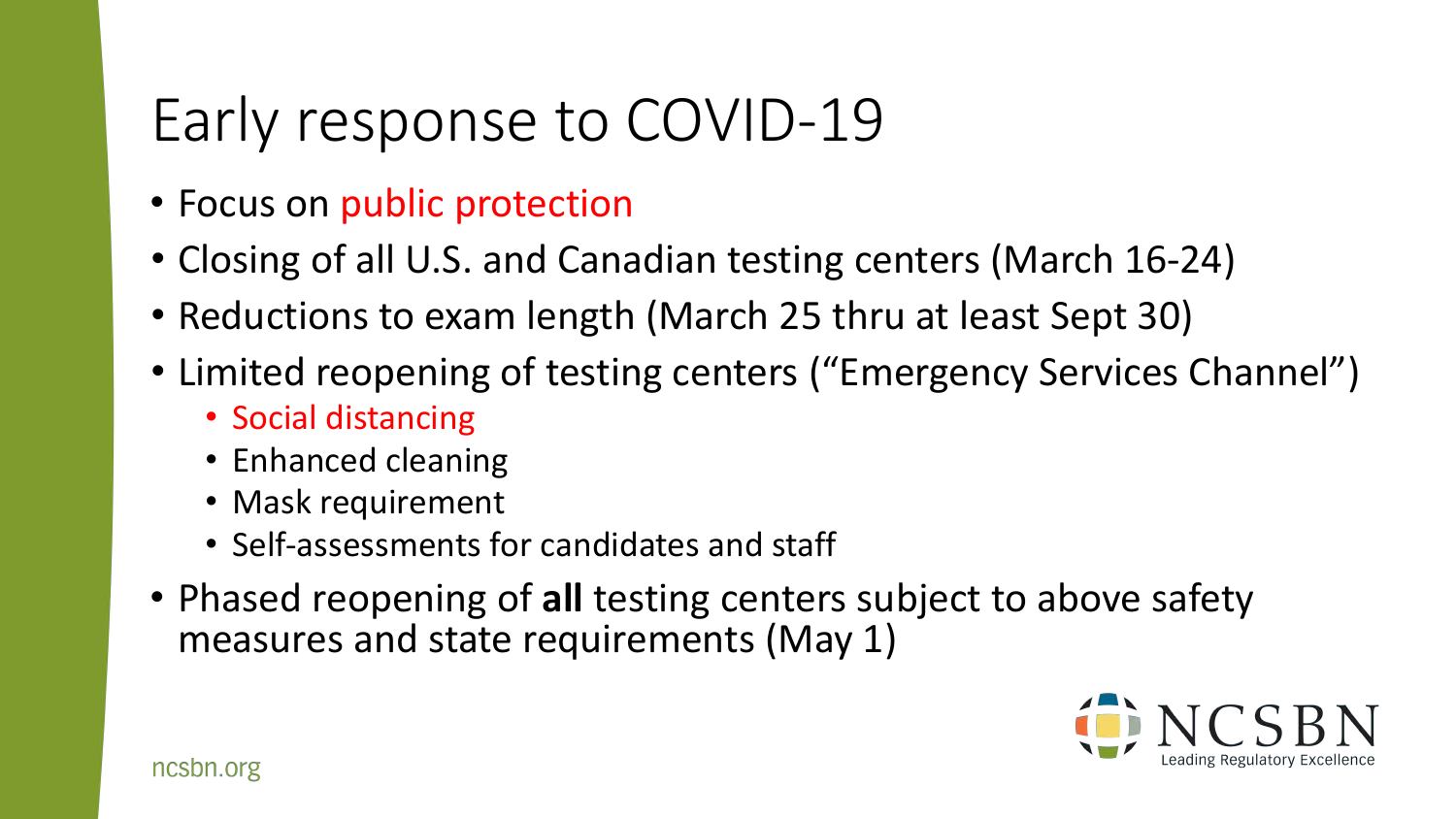## Impact of early response

- Net reduction in testing capacity
	- Typically only half the seats available at each testing center
	- Only partially mitigated by shortened exam
- Having to schedule exams further out (e.g., more than 30 days)
- Having to schedule exams farther away (e.g., more than 50 miles)
- In some cases, having to un-schedule/re-schedule existing appointments
- Expected and predictable given pandemic but not sustainable given importance of exam to nursing and public protection

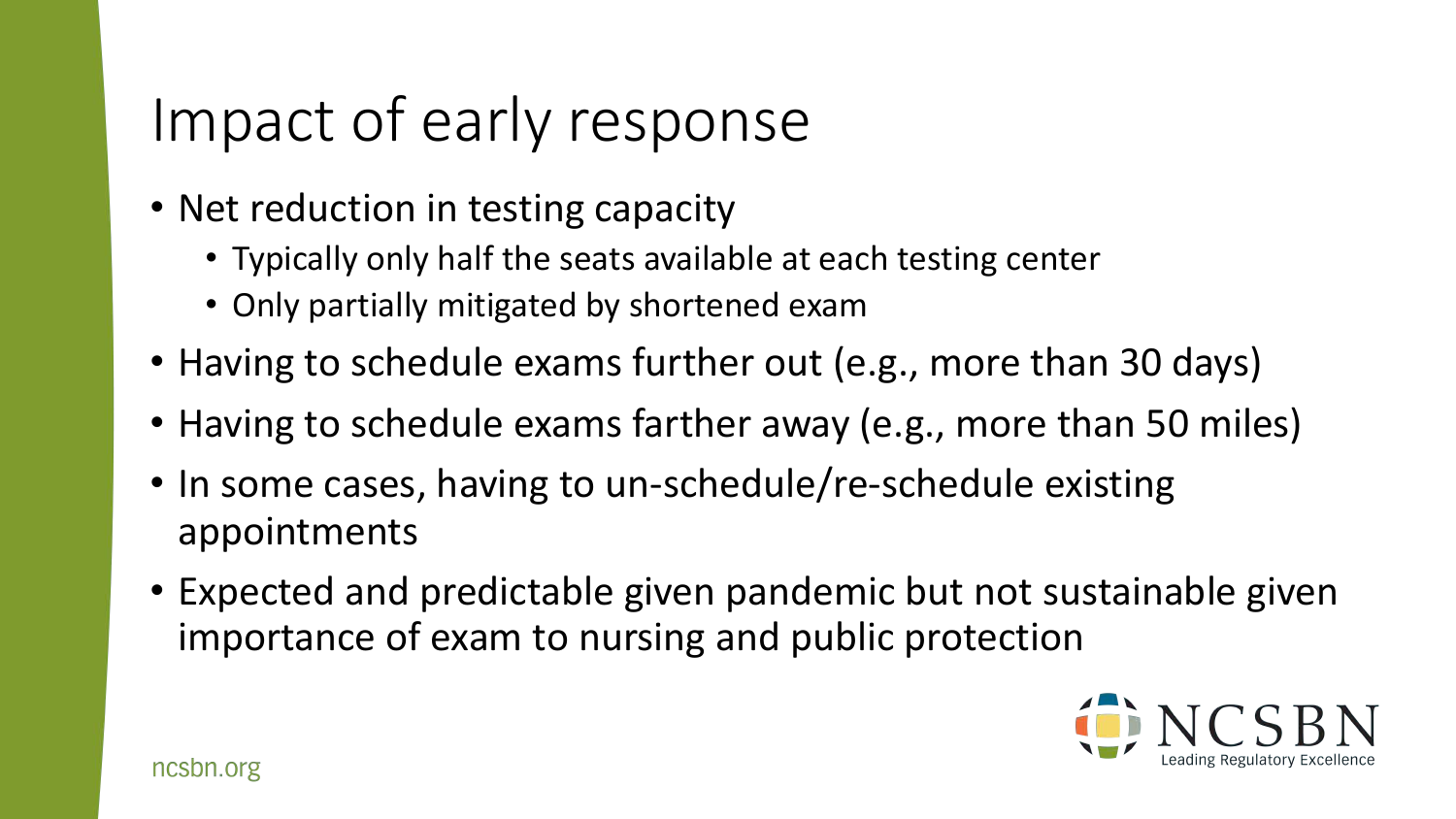## Efforts to restore testing capacity

- Continuation of modified (shorter) exams
- Extending hours of existing testing centers
	- Lead time required to hire/train additional staff
	- Almost 300 new hires since May 25 with plans to hire 500 more
- Opening of high-capacity U.S. Temporary Testing Centers
- Waivers in several states to increase seating to 100% given other health/safety protocols

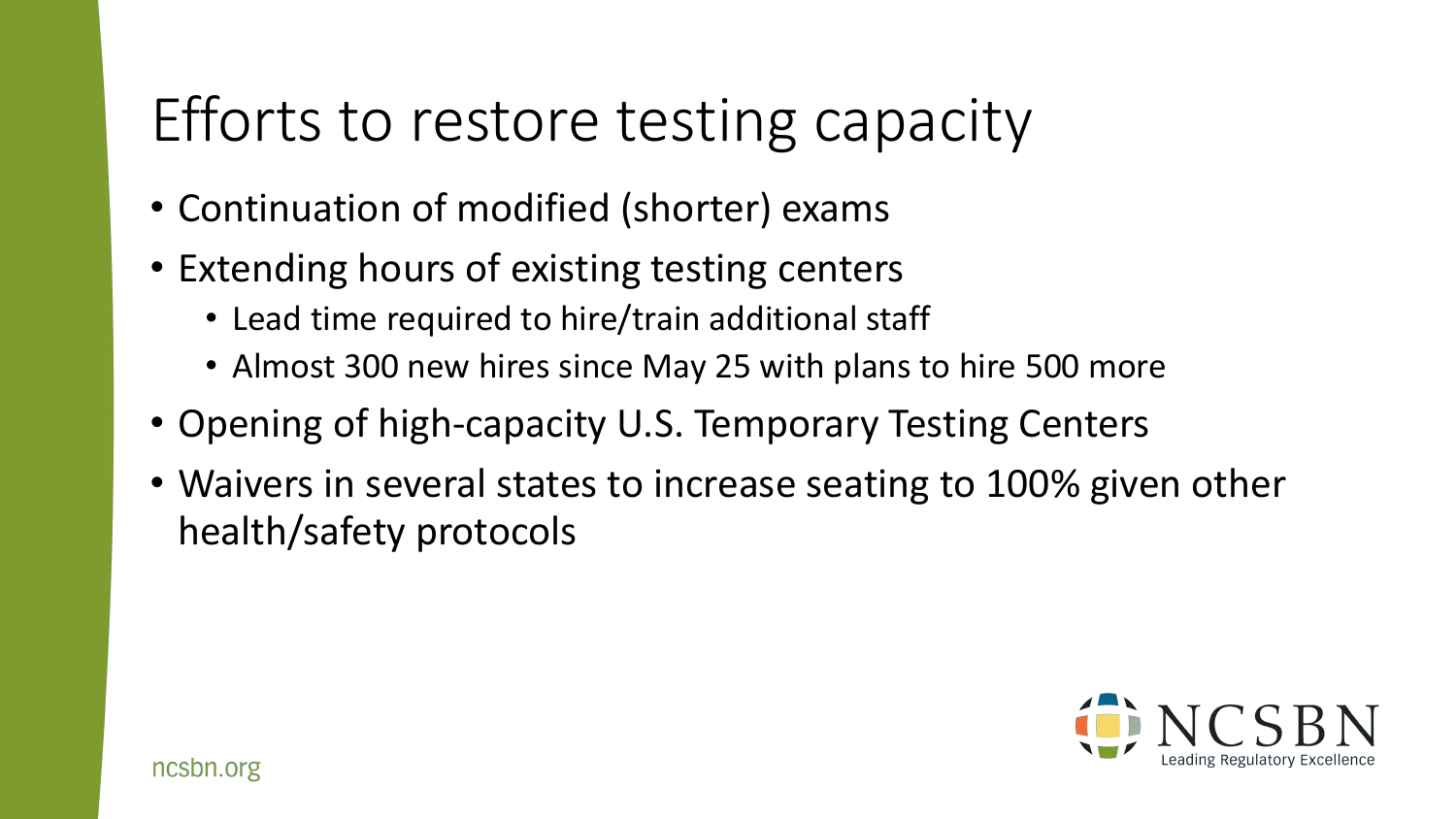#### U.S. Temporary Testing Sites



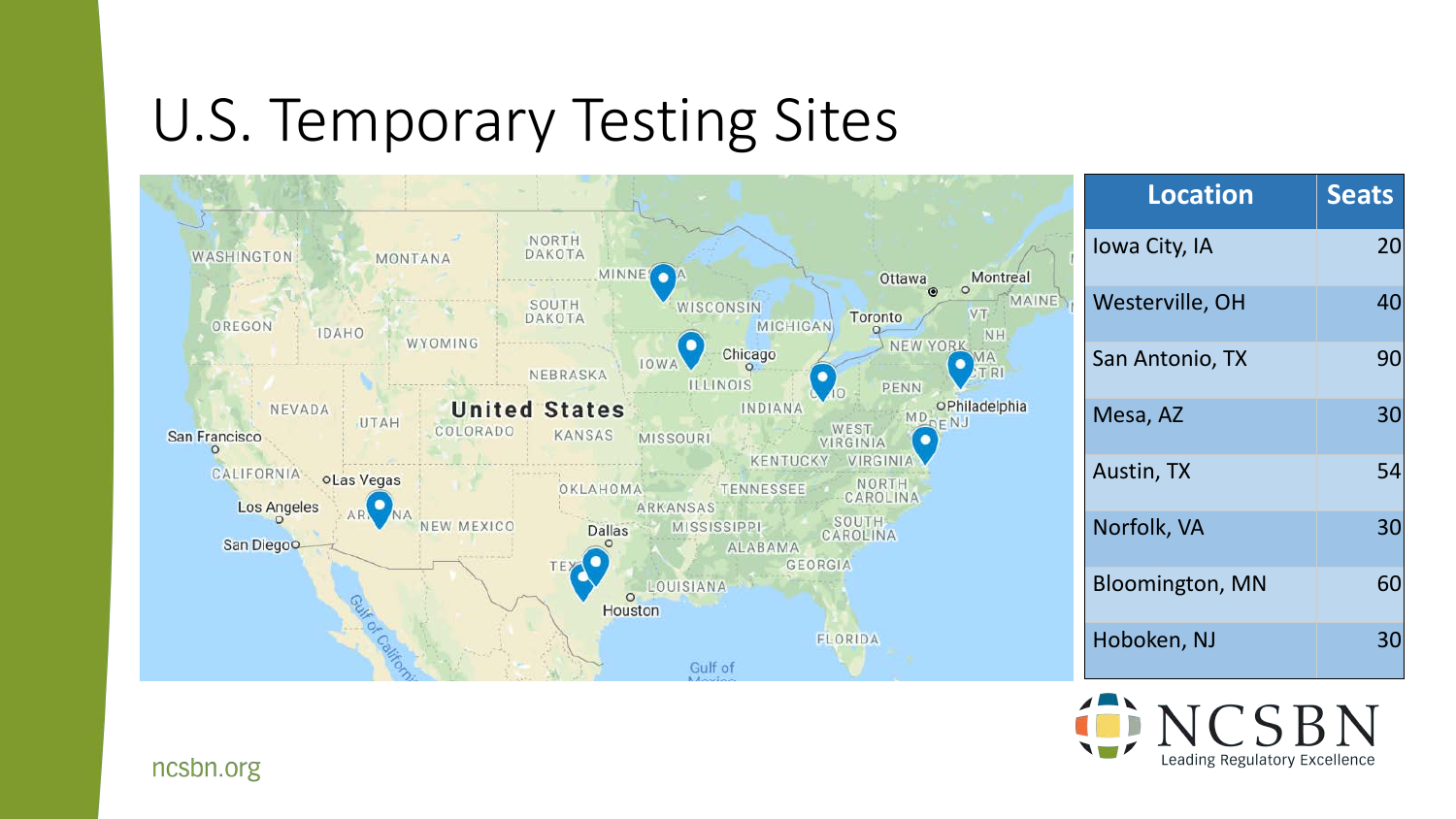#### U.S. Temporary Testing Sites



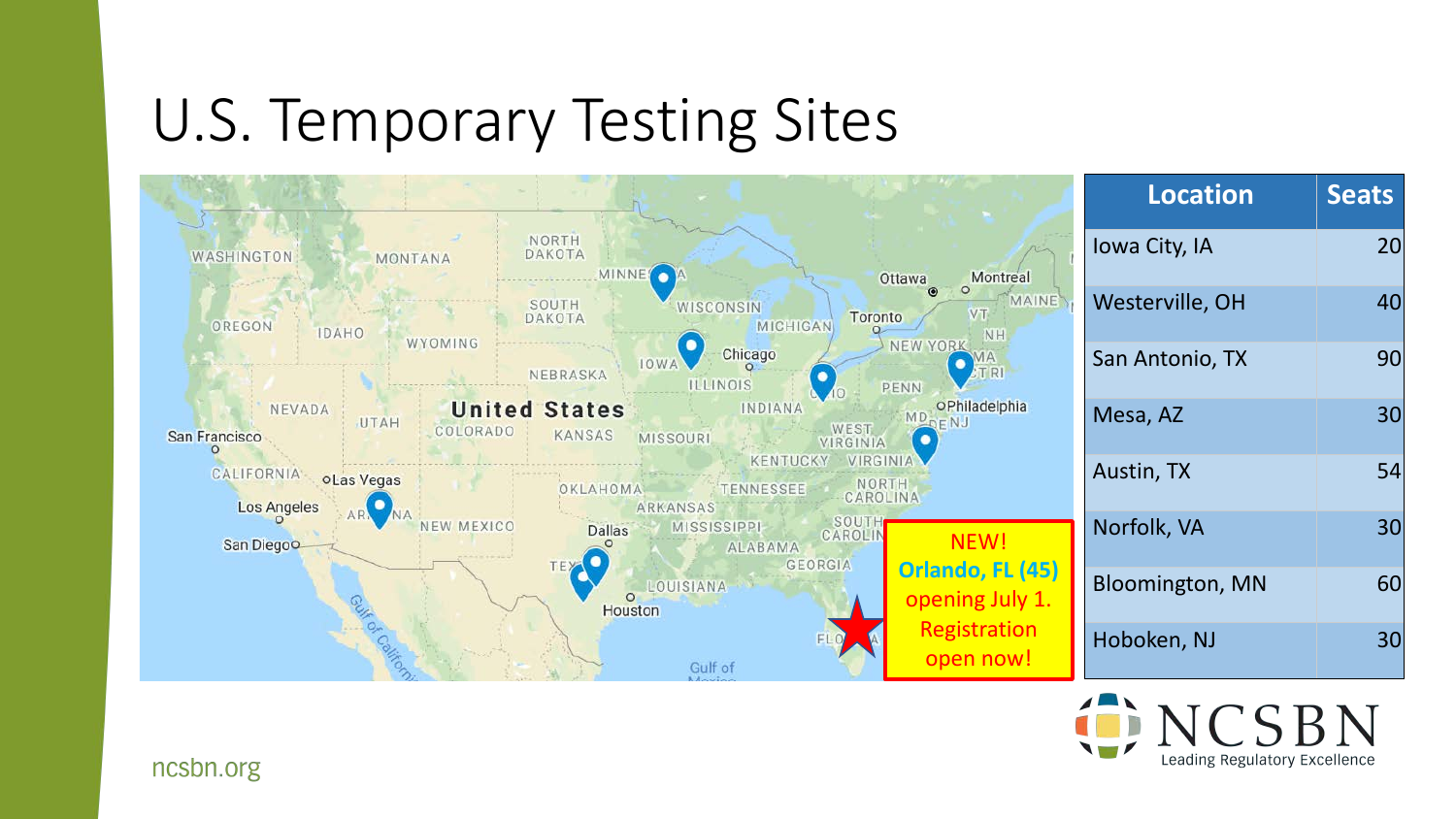#### Approved expansion to full capacity by July 15



ncsbn.org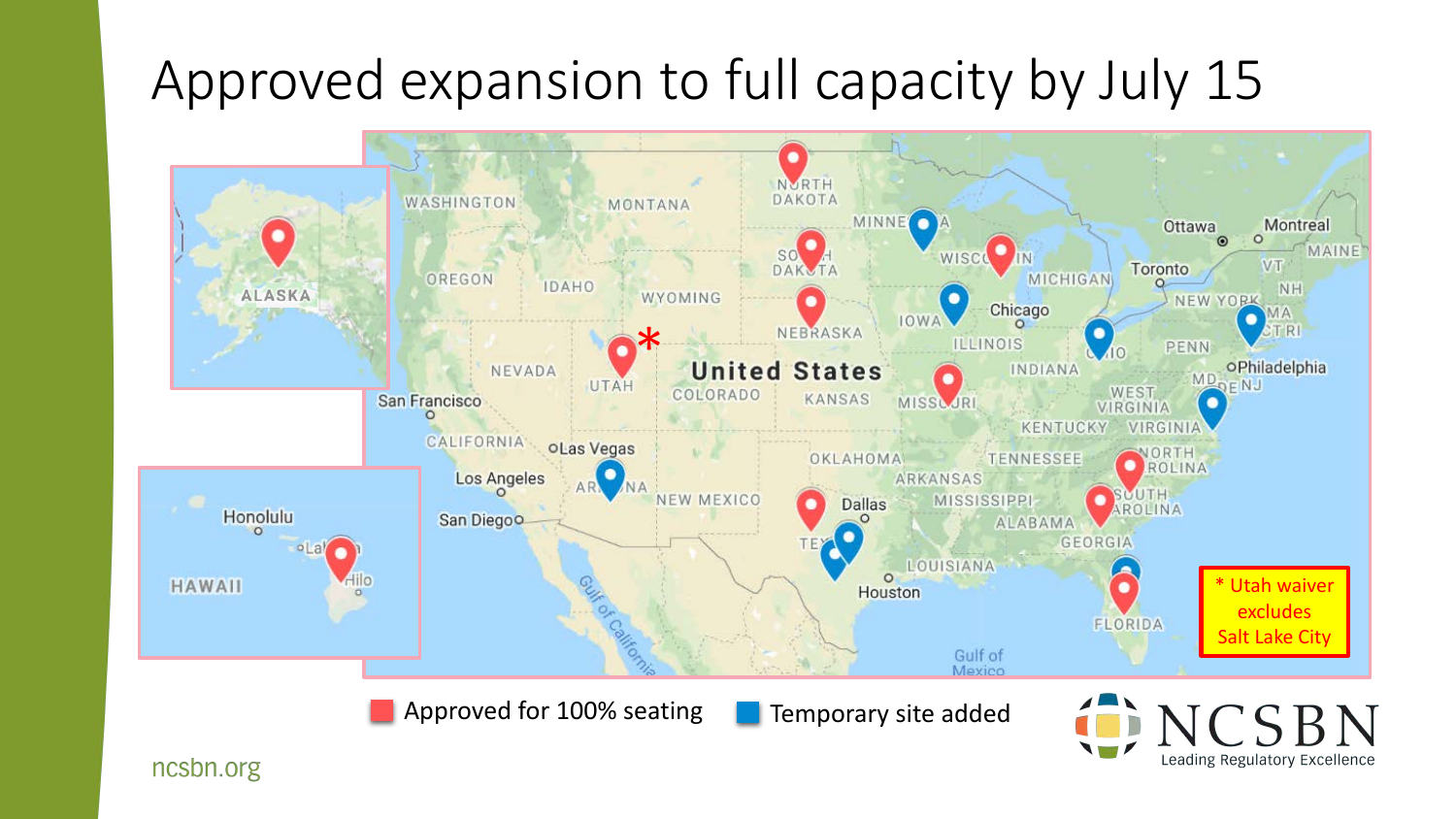## What candidates should know

- Availability is very fluid
	- New seats are constantly being added…
	- ...but they also get taken quickly!
	- Helpful to check back regularly
	- No charge to change/update appointment with one full business day notice
- U.S. Temporary Testing Centers generally have highest availability
	- Automatically appear in "Find an Appointment Search." No special action required.
- Huge numbers of new appointments coming to waiver states
	- Will be reflected in registration/scheduling system in 1-2 weeks
	- Other states may follow suit
- NCSBN and Pearson VUE are working everyday to open up more appointments